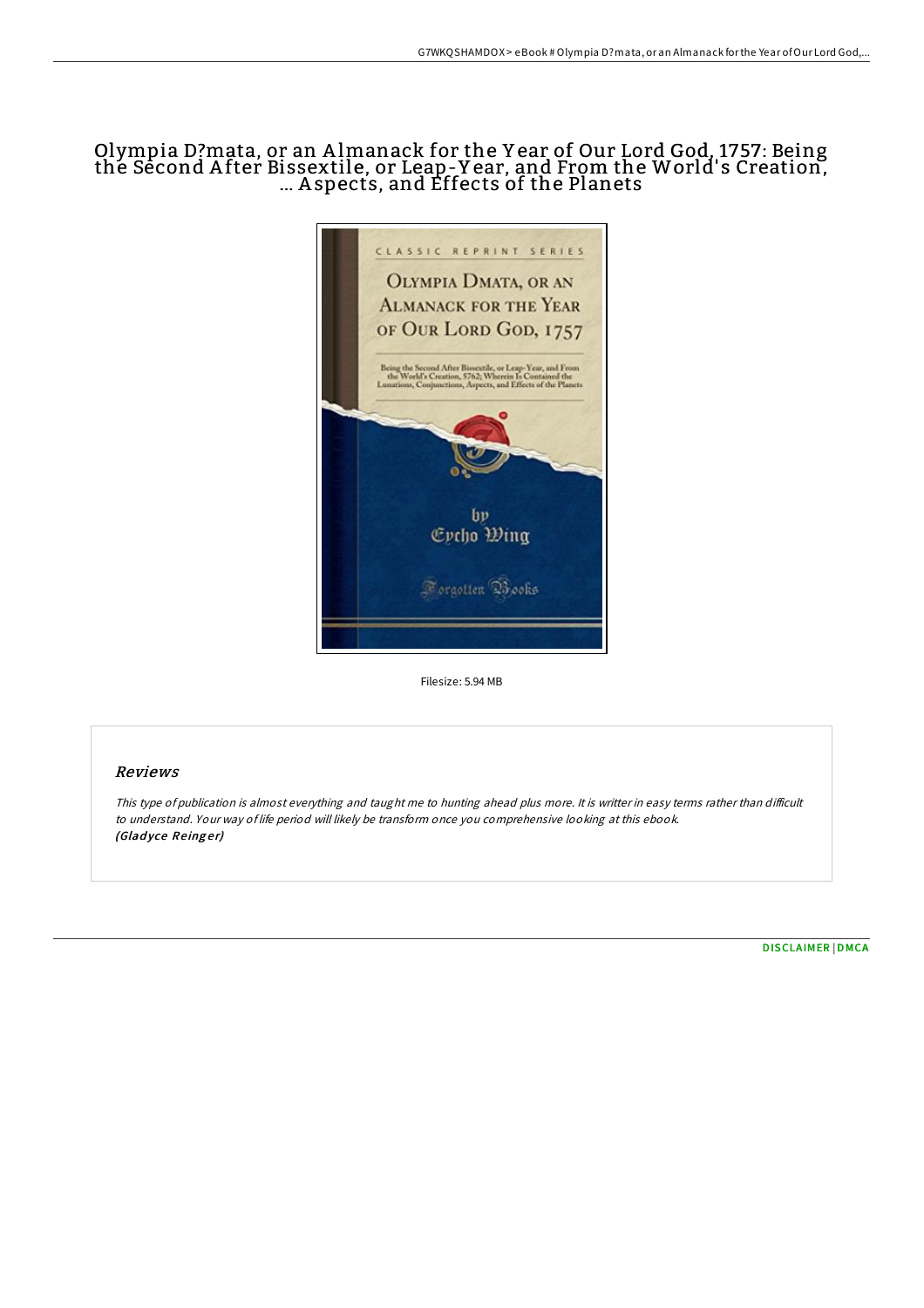## OLYMPIA D?MATA, OR AN ALMANACK FOR THE YEAR OF OUR LORD GOD, 1757 : BEING THE SECOND AFTER BISSEXTILE, OR LEAP-YEAR, AND FROM THE WORLD'S CREATION, ... ASPECTS, AND EFFECTS OF THE PLANETS



Forgotten Books, 2017. Condition: New. This item is printed on demand for shipment within 3 working days.